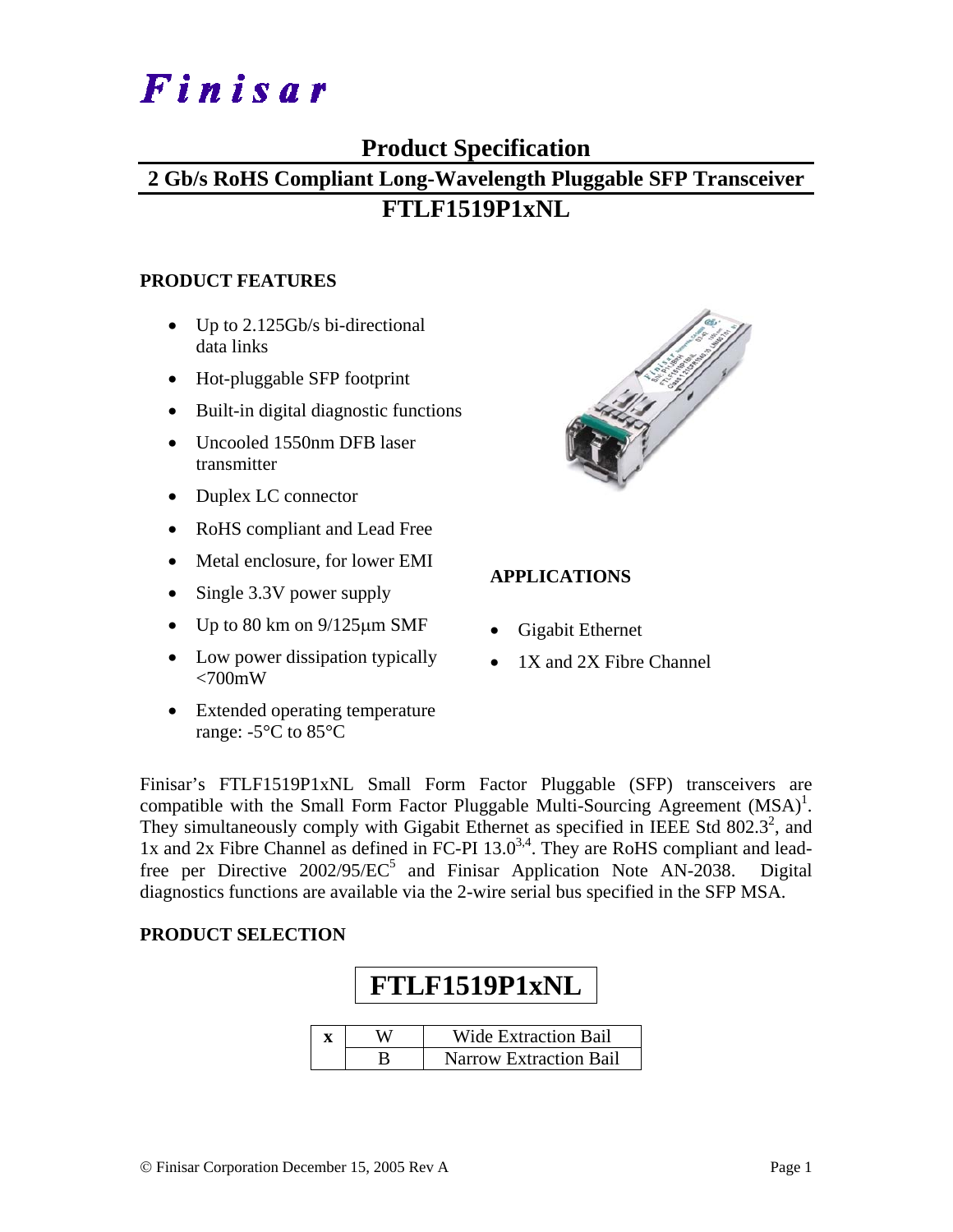#### **I. Pin Descriptions**

| Pin            | <b>Symbol</b>               | <b>Name/Description</b>                                        | Ref. |
|----------------|-----------------------------|----------------------------------------------------------------|------|
|                | $\rm V_{EET}$               | Transmitter Ground (Common with Receiver Ground)               |      |
| $\overline{2}$ | $T_{FAULT}$                 | Transmitter Fault. Not supported.                              |      |
| 3              | $T_{\rm DIS}$               | Transmitter Disable. Laser output disabled on high or open.    | 2    |
| 4              | $MOD_$ DEF(2)               | Module Definition 2. Data line for Serial ID.                  | 3    |
| 5              | $MOD_$ <del>DEF</del> $(1)$ | Module Definition 1. Clock line for Serial ID.                 | 3    |
| 6              | $MOD_$ DEF $(0)$            | Module Definition 0. Grounded within the module.               | 3    |
| 7              | Rate Select                 | No connection required                                         | 4    |
| 8              | LOS                         | Loss of Signal indication. Logic 0 indicates normal operation. | 5    |
| 9              | $\rm V_{EER}$               | Receiver Ground (Common with Transmitter Ground)               |      |
| 10             | $\rm V_{EER}$               | Receiver Ground (Common with Transmitter Ground)               |      |
| 11             | $\rm V_{EER}$               | Receiver Ground (Common with Transmitter Ground)               |      |
| 12             | RD-                         | Receiver Inverted DATA out. AC Coupled                         |      |
| 13             | $RD+$                       | Receiver Non-inverted DATA out. AC Coupled                     |      |
| 14             | $\rm V_{EER}$               | Receiver Ground (Common with Transmitter Ground)               |      |
| 15             | $\rm V_{CCR}$               | <b>Receiver Power Supply</b>                                   |      |
| 16             | $\rm V_{CCT}$               | <b>Transmitter Power Supply</b>                                |      |
| 17             | $\rm V_{EET}$               | Transmitter Ground (Common with Receiver Ground)               |      |
| 18             | $TD+$                       | Transmitter Non-Inverted DATA in. AC Coupled.                  |      |
| 19             | TD-                         | Transmitter Inverted DATA in. AC Coupled.                      |      |
| 20             | $\rm V_{EET}$               | Transmitter Ground (Common with Receiver Ground)               |      |

Notes:

1. Circuit ground is internally isolated from chassis ground.

2. Laser output disabled on  $T_{DIS} > 2.0V$  or open, enabled on  $T_{DIS} < 0.8V$ .

3. Should be pulled up with 4.7k - 10 kohms on host board to a voltage between 2.0V and 3.6V. MOD\_DEF(0) pulls line low to indicate module is plugged in.

- 4. Finisar FTLFxx19xxxxx transceivers operate at 1x and 2x Fibre Channel, and Gigabit Ethernet data rates and respective protocols without active control.
- 5. LOS is open collector output. Should be pulled up with 4.7k 10 kohms on host board to a voltage between 2.0V and 3.6V. Logic 0 indicates normal operation; logic 1 indicates loss of signal.



**Pinout of Connector Block on Host Board**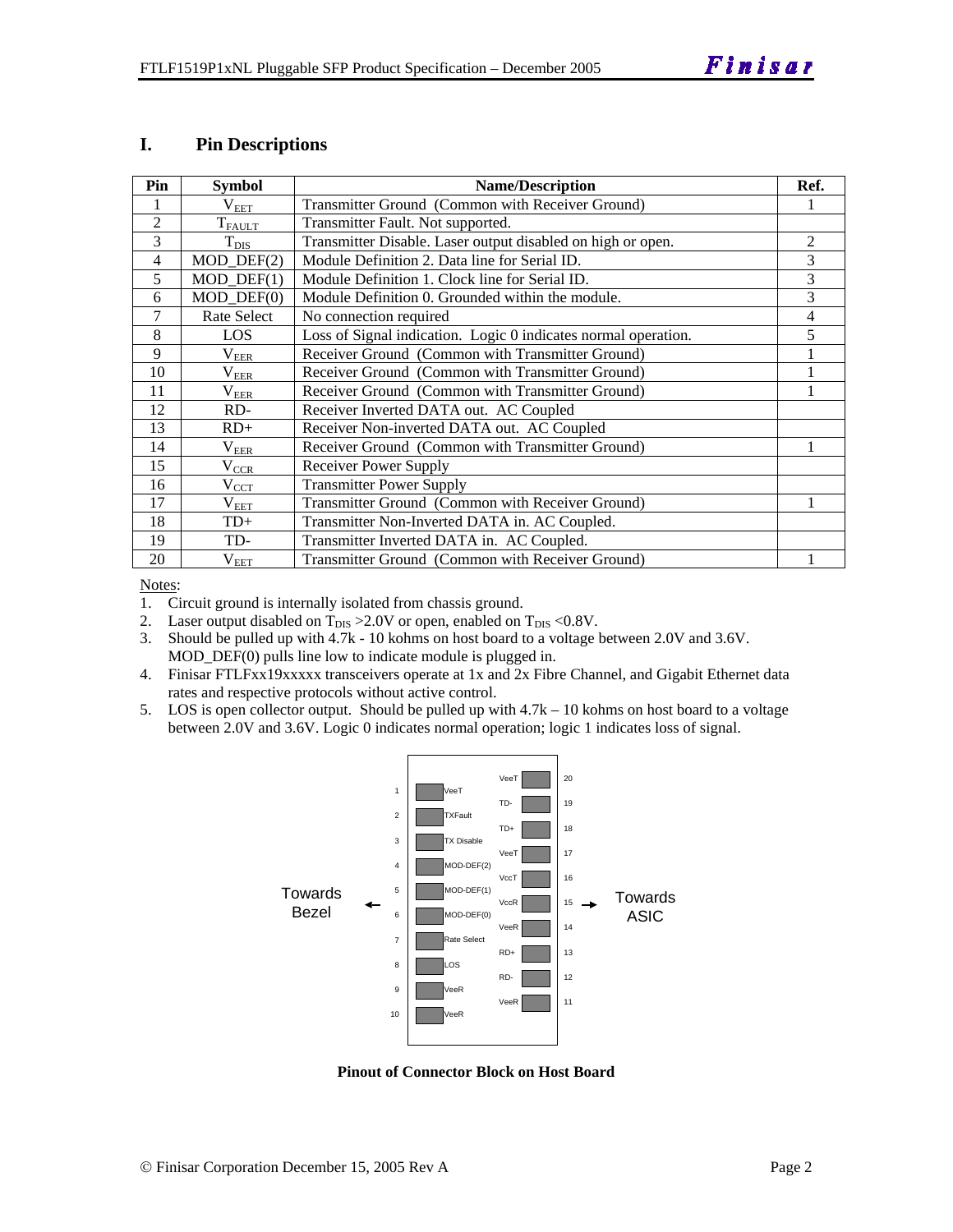#### **II. Absolute Maximum Ratings**

| <b>Parameter</b>                  | <b>Symbol</b> | Min    | <b>Typ</b> | Max | Unit          | Ref. |
|-----------------------------------|---------------|--------|------------|-----|---------------|------|
| Maximum Supply Voltage            | Vcc           | $-0.5$ |            |     |               |      |
| <b>Storage Temperature</b>        |               | $-40$  |            |     | $\circ$       |      |
| <b>Case Operating Temperature</b> | m<br>L OP.    |        |            |     | $\sim$        |      |
| Relative Humidity                 | RH            |        |            |     | $\frac{0}{0}$ |      |

#### **III.** Electrical Characteristics ( $T_{OP} = -5$  to 85 °C,  $V_{CC} = 3.00$  to 3.60 Volts)

| <b>Parameter</b>                    | <b>Symbol</b>   | Min         | <b>Typ</b> | <b>Max</b>                  | Unit      | Ref.           |
|-------------------------------------|-----------------|-------------|------------|-----------------------------|-----------|----------------|
| Supply Voltage                      | Vcc             | 3.15        |            | 3.60                        | V         |                |
| <b>Supply Current</b>               | Icc             |             | 200        | 300                         | mA        |                |
| <b>Transmitter</b>                  |                 |             |            |                             |           |                |
| Input differential impedance        | $R_{in}$        |             | 100        |                             | Ω         | 2              |
| Single ended data input swing       | Vin, pp         | 250         |            | 1200                        | mV        |                |
| <b>Transmit Disable Voltage</b>     | $V_D$           | $Vec - 1.3$ |            | Vcc                         | V         |                |
| <b>Transmit Enable Voltage</b>      | $V_{EN}$        | Vee         |            | $Vee+0.8$                   | V         | 3              |
| <b>Transmit Disable Assert Time</b> |                 |             |            | 10                          | <b>us</b> |                |
| <b>Receiver</b>                     |                 |             |            |                             |           |                |
| Single ended data output swing      | Vout, pp        | 300         | 400        | 800                         | mV        | $\overline{4}$ |
| Data output rise time               | t,              |             | 100        | 175                         | <b>ps</b> | 5              |
| Data output fall time               | $t_{\rm f}$     |             | 100        | 175                         | <b>ps</b> | 5              |
| <b>LOS Fault</b>                    | $V_{LOS fault}$ | $Vec - 0.5$ |            | <b>V</b> cc <sub>HOST</sub> | V         | 6              |
| <b>LOS</b> Normal                   | $V_{LOS\,norm}$ | Vee         |            | $Vee+0.5$                   | V         | 6              |
| Power Supply Rejection              | <b>PSR</b>      | 100         |            |                             | mVpp      | $\overline{7}$ |
| Deterministic Jitter Contribution   | $RX \Delta DI$  |             |            | 51.7                        | ps        | 8              |
| <b>Total Jitter Contribution</b>    | $RX \wedge TI$  |             |            | 122.4                       | ps        |                |

Notes:

- 1. Non condensing.
- 2. Connected directly to TX data input pins. AC coupled thereafter.
- 3. Or open circuit.
- 4. Into 100 ohms differential termination.
- 5.  $20 80 %$
- 6. Loss Of Signal is LVTTL. Logic 0 indicates normal operation; logic 1 indicates no signal detected.
- 7. Receiver sensitivity is compliant with power supply sinusoidal modulation of 20 Hz to 1.5 MHz up to specified value applied through the recommended power supply filtering network. Valid on receive side for input powers within receive sensitivity.
- 8. Measured with DJ-free data input signal. In actual application, output DJ will be the sum of input DJ and  $\Delta$  DJ.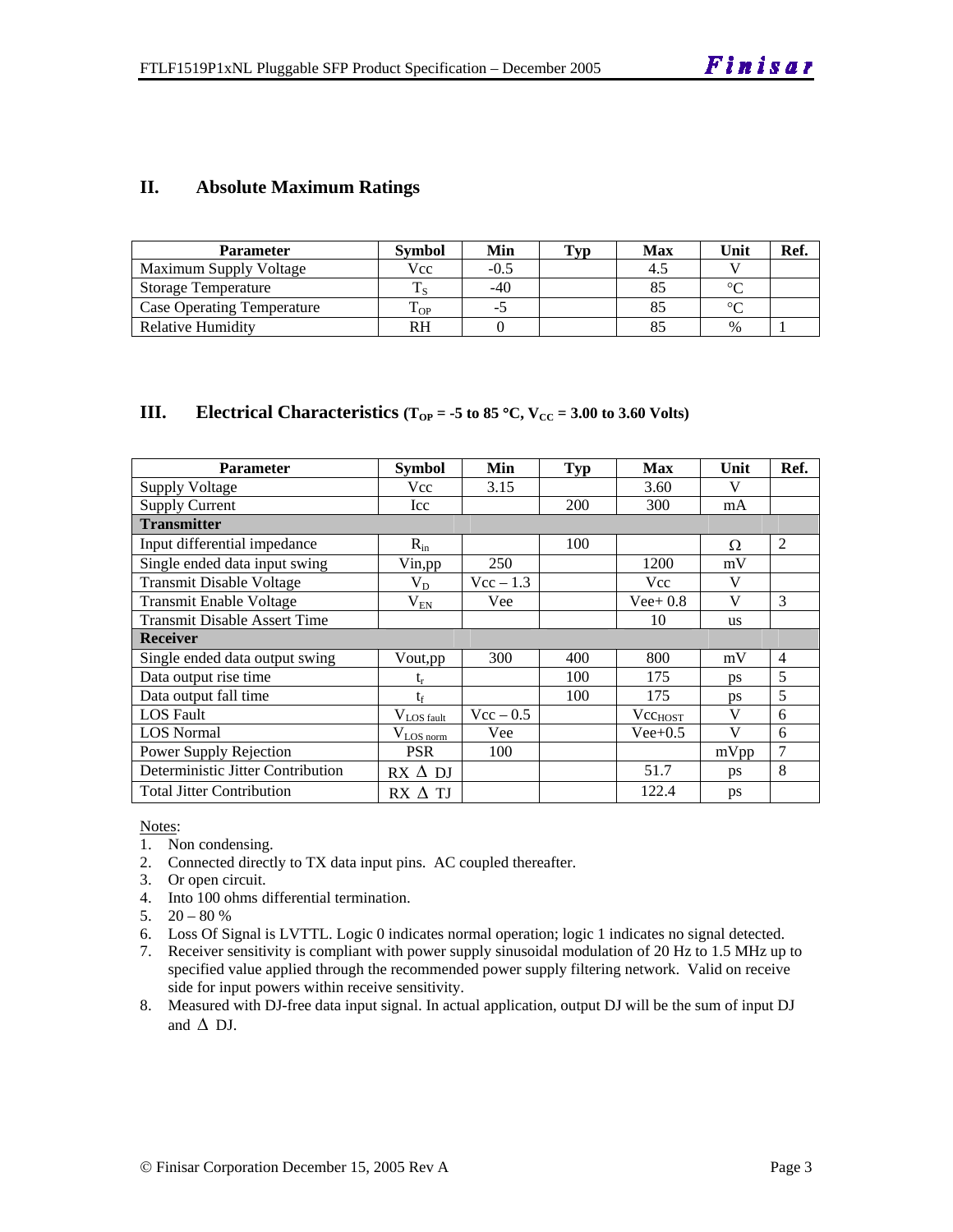| <b>Parameter</b>                    | <b>Symbol</b>           | Min      | <b>Typ</b> | <b>Max</b> | Unit       | Ref.           |
|-------------------------------------|-------------------------|----------|------------|------------|------------|----------------|
| <b>Transmitter</b>                  |                         |          |            |            |            |                |
| Output Opt. Pwr: 9/125 SMF          | $P_{OUT}$               | $\Omega$ |            | 5          | dBm        | $\mathbf{1}$   |
| Optical Wavelength                  | λ                       | 1540     |            | 1570       | nm         | $\overline{2}$ |
| Spectral Width (-20dB)              | $\sigma$                |          |            | 1          | nm         | $\overline{2}$ |
| <b>Optical Extinction Ratio</b>     | ER                      | 9        |            |            | dB         |                |
| <b>Optical Modulation Amplitude</b> | <b>OMA</b>              | 174      |            |            | μW         | 2,3            |
| Sidemode Supression ratio           | $SSR_{min}$             | 30       |            |            | dB         |                |
| <b>Optical Rise/Fall Time</b>       | $t_{\rm r} / t_{\rm f}$ |          |            | 180        | ps         | $\overline{4}$ |
| <b>Relative Intensity Noise</b>     | <b>RIN</b>              |          |            | $-120$     | dB/Hz      |                |
| Deterministic Jitter Contribution   | $RX \Delta DI$          |          |            | 51.7       | ps         | $\overline{5}$ |
| <b>Total Jitter Contribution</b>    | RX A TJ                 |          |            | 122.4      | ps         |                |
| <b>Receiver</b>                     |                         |          |            |            |            |                |
| Average Rx Sensitivity @ 2.125      | $R_{SENS1}$             |          |            | $-21$      | dBm        | 6, 7           |
| Gb/s (2X Fibre Channel)             |                         |          |            |            |            |                |
| Average Rx Sensitivity @ 1.25 Gb/s  | $R_{\text{SENS2}}$      |          |            | $-22$      | dBm        | 6, 7           |
| (Gigabit Ethernet)                  |                         |          |            |            |            |                |
| Average Rx Sensitivity @ 1.06 Gb/s  | $R_{SENS1}$             |          |            | $-22$      | dBm        | 6, 7           |
| (1X Fibre Channel)                  |                         |          |            |            |            |                |
| Stressed RX sens. = 1.25 Gb/s       |                         |          | $-18$      | $-14.5$    | dBm        |                |
| <b>Average Received Power</b>       | $Rx_{MAX}$              |          |            | $\Omega$   | dBm        |                |
| Receiver Elec. 3 dB cutoff freq.    |                         |          |            | 1500       | <b>MHz</b> |                |
| <b>Optical Center Wavelength</b>    | $\lambda_{\rm C}$       | 1270     |            | 1600       | nm         |                |
| <b>Return Loss</b>                  |                         | 12       |            |            | dB         |                |
| <b>LOS De-Assert</b>                | LOS <sub>D</sub>        |          |            | $-23$      | dBm        |                |
| <b>LOS Assert</b>                   | LOS <sub>A</sub>        | $-32$    |            |            | dBm        |                |
| LOS Hysteresis                      |                         | 0.5      |            |            | dB         |                |

#### **IV.** Optical Characteristics ( $T_{OP} = -5$  to 85°C,  $V_{CC} = 3.00$  to 3.60 Volts)

Notes:

- 1. Class 1 Laser Safety per FDA/CDRH and EN (IEC) 60825 regulations.
- 2. Meets curves in FC-PI 13.0 Figures 18 and 19, which allow trade-off between wavelength, spectral width and OMA.
- 3. Equivalent extinction ratio specification for Fibre Channel. Allows smaller ER at higher average power.
- 4. Unfiltered, 20-80%. Complies with IEEE 802.3 (Gig. E), FC 1x and 2x eye masks when filtered.
- 5. Measured with DJ-free data input signal. In actual application, output DJ will be the sum of input DJ and  $\Delta$  DJ.
- 6. Measured with conformance signals defined in FC-PI 13.0 specifications.
- 7. Measured with PRBS  $2^7$ -1 at  $10^{-12}$  BER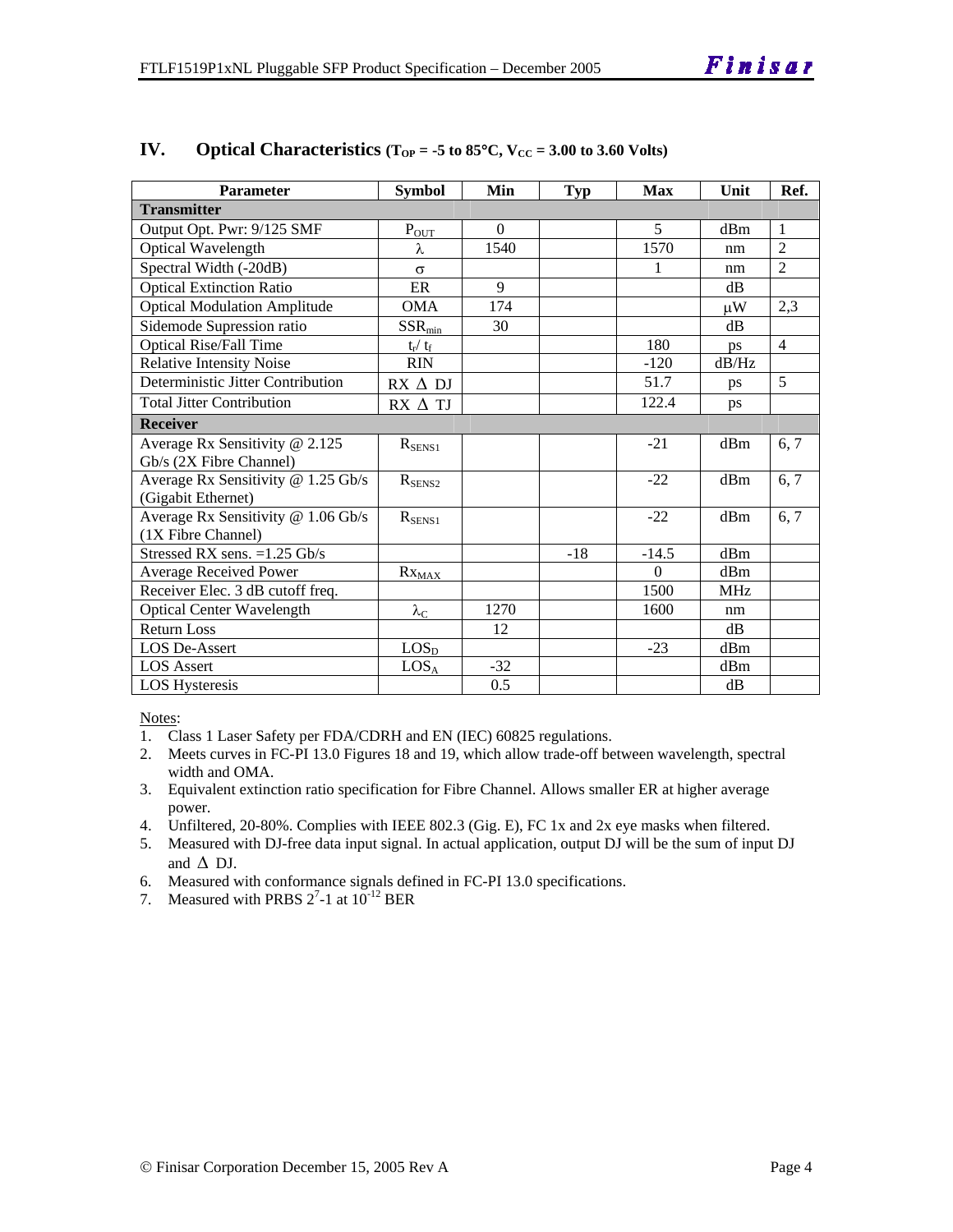#### **V. General Specifications**

| <b>Parameter</b>                     | <b>Symbol</b> | Min  | Typ | Max        | Units  | Ref. |
|--------------------------------------|---------------|------|-----|------------|--------|------|
| Data Rate                            | BR.           | 1062 |     | 2125       | Mb/sec |      |
| <b>Bit Error Rate</b>                | <b>BER</b>    |      |     | $10^{-12}$ |        |      |
| Max. Supported Link Length on        | $L_{MAX1}$    |      | 76  |            | km     | 3, 4 |
| $9/125 \mu m$ SMF @ 2X Fibre Channel |               |      |     |            |        |      |
| Max. Supported Link Length on        | $L_{MAX2}$    |      | 88  |            | km     | 3, 4 |
| $9/125 \mu m$ SMF @ Gigabit Ethernet |               |      |     |            |        |      |

Notes:

- 1. Gigabit Ethernet and 1x/2x Fibre Channel compliant.
- 2. Tested with a PRBS  $2^7$ -1 test pattern.
- 3. Dispersion limited per FC-PI Rev. 13
- 4. Attenuation of 0.25 dB/km is used for the link length calculations. Distances are indicative only and are calculated solely on link budget. A 2dB penalty is included for dispersion on >2Gb/s data rates. Please refer to the Optical Specifications in Table IV to calculate a more accurate link budget based on specific conditions in your application.

#### **VI. Environmental Specifications**

Finisar 1550nm SFP transceivers have an extended operating temperature range from  $-5^{\circ}$ C to  $+85^{\circ}$ C case temperature.

| Parameter                         | Svmbol                 | Min   | $\mathbf{Typ}$ | Max | Units   | Ref. |
|-----------------------------------|------------------------|-------|----------------|-----|---------|------|
| <b>Case Operating Temperature</b> | m<br>$\mathbf{L}_{OD}$ | -     |                | 85  | $\circ$ |      |
| Storage Temperature               | ᠇᠇<br>$\pm$ sto        | $-40$ |                | 85  | $\circ$ |      |

#### **VII. Regulatory Compliance**

Finisar transceivers are Class 1 Laser Products and comply with US FDA regulations. These products are certified by TÜV and CSA to meet the Class 1 eye safety requirements of EN (IEC) 60825 and the electrical safety requirements of EN (IEC) 60950. Copies of certificates are available at Finisar Corporation upon request. Copies of the referenced certificates are available at Finisar Corporation upon request.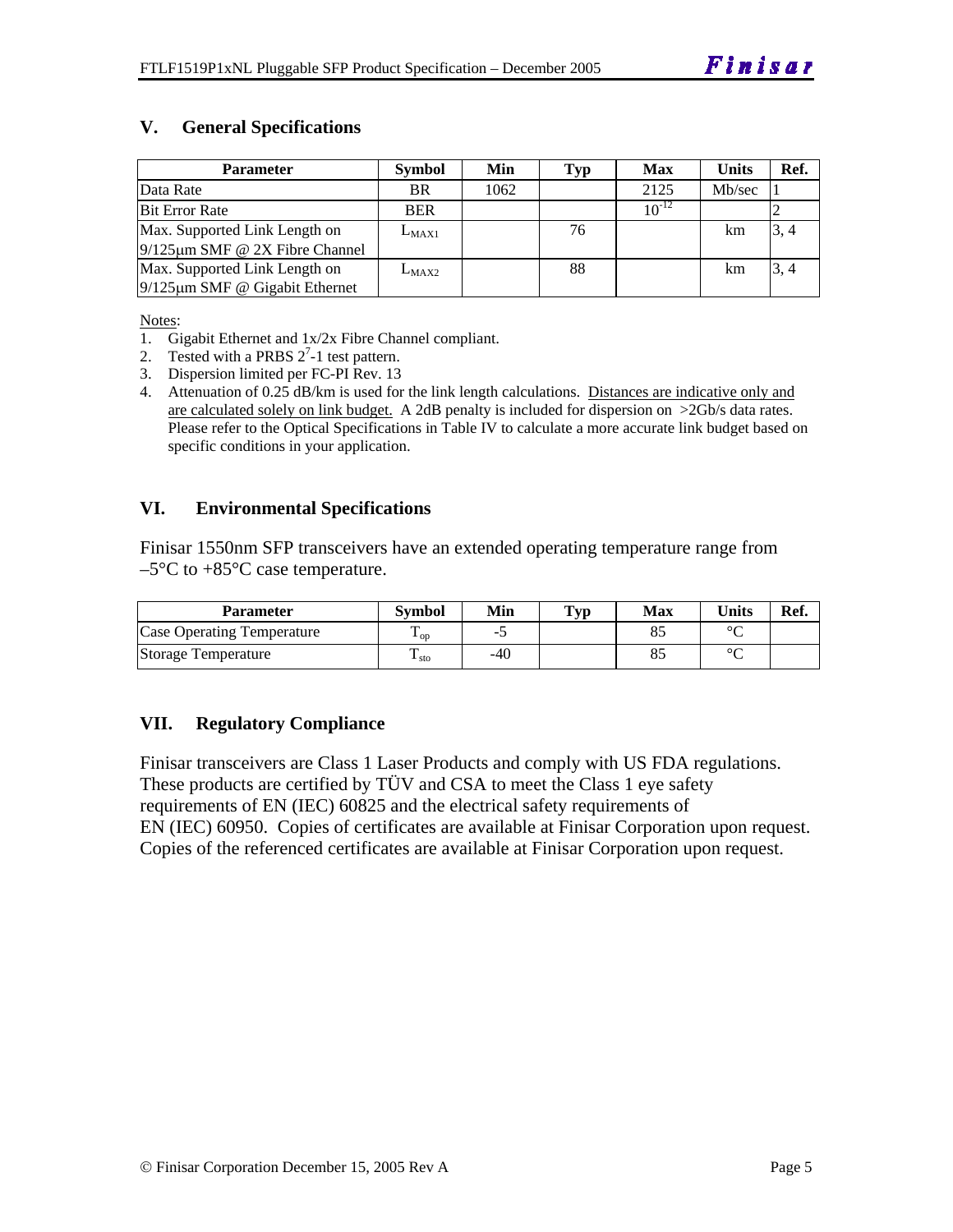#### **VIII. Digital Diagnostic Functions**

Finisar FTLF1519P1xNL SFP transceivers support the 2-wire serial communication protocol as defined in the SFP MSA<sup>1</sup>. It is very closely related to the  $E^2$ PROM defined in the GBIC standard, with the same electrical specifications.

The standard SFP serial ID provides access to identification information that describes the transceiver's capabilities, standard interfaces, manufacturer, and other information.

Additionally, Finisar SFP transceivers provide a unique enhanced digital diagnostic monitoring interface, which allows real-time access to device operating parameters such as transceiver temperature, laser bias current, transmitted optical power, received optical power and transceiver supply voltage. It also defines a sophisticated system of alarm and warning flags, which alerts end-users when particular operating parameters are outside of a factory set normal range.

The SFP MSA defines a 256-byte memory map in  $E^2$ PROM that is accessible over a 2-wire serial interface at the 8 bit address 1010000X (A0h). The digital diagnostic monitoring interface makes use of the 8 bit address 1010001X (A2h), so the originally defined serial ID memory map remains unchanged. The interface is identical to, and is thus fully backward compatible with both the GBIC Specification and the SFP Multi Source Agreement. The complete interface is described in Finisar Application Note AN-2030: "Digital Diagnostics Monitoring Interface for SFP Optical Transceivers".

The operating and diagnostics information is monitored and reported by a Digital Diagnostics Transceiver Controller (DDTC) inside the transceiver, which is accessed through a 2-wire serial interface. When the serial protocol is activated, the serial clock signal (SCL, Mod Def 1) is generated by the host. The positive edge clocks data into the  $SFP$  transceiver into those segments of the  $E^2$ PROM that are not write-protected. The negative edge clocks data from the SFP transceiver. The serial data signal (SDA, Mod Def 2) is bi-directional for serial data transfer. The host uses SDA in conjunction with SCL to mark the start and end of serial protocol activation. The memories are organized as a series of 8-bit data words that can be addressed individually or sequentially.

For more information, please see the SFP MSA documentation  $\sigma$  or Finisar Application Note AN-2030.

Digital diagnostics for the FTLF1519P1xNL are externally calibrated by default.

Please note that evaluation board FDB-1018 is available with Finisar ModDEMO software that allows simple to use communication over the 2-wire serial interface.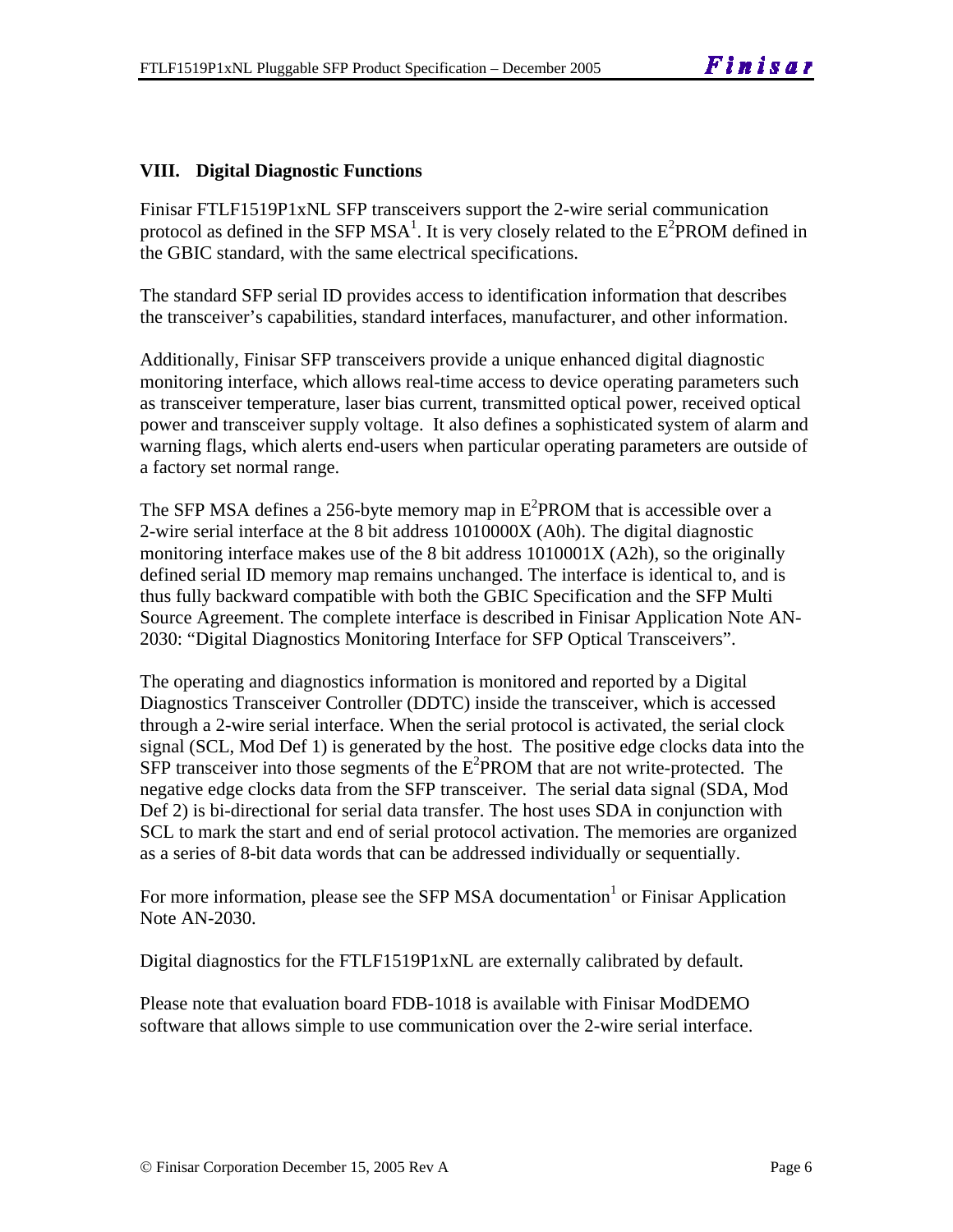#### **IX. Mechanical Specifications**

Finisar's FTLF1519P1xNL Small Form Factor Pluggable (SFP) transceivers are compatible with the dimensions defined by the SFP Multi-Sourcing Agreement (MSA).



# **FTLF1519P1BNL**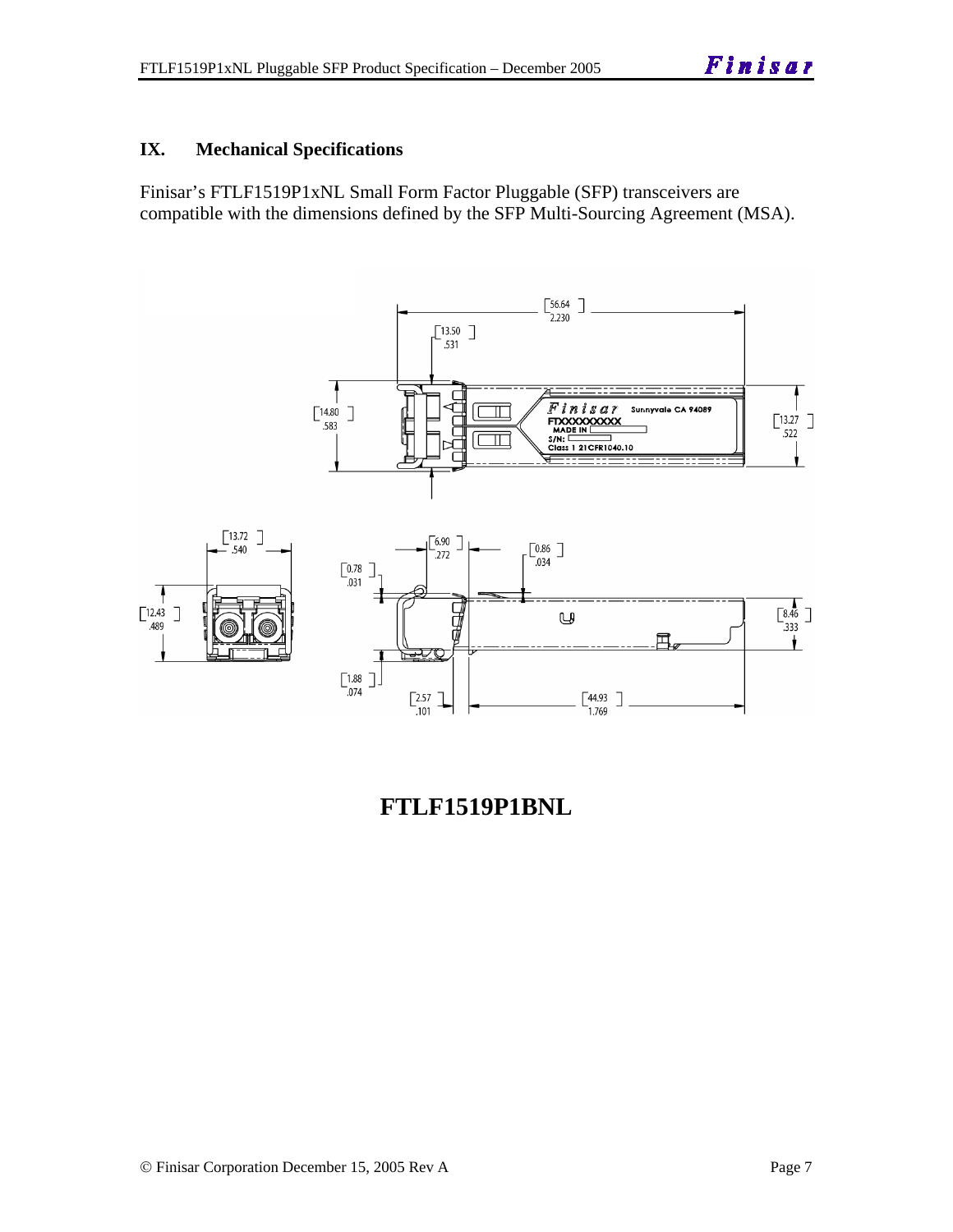

# **FTLF1519P1WNL**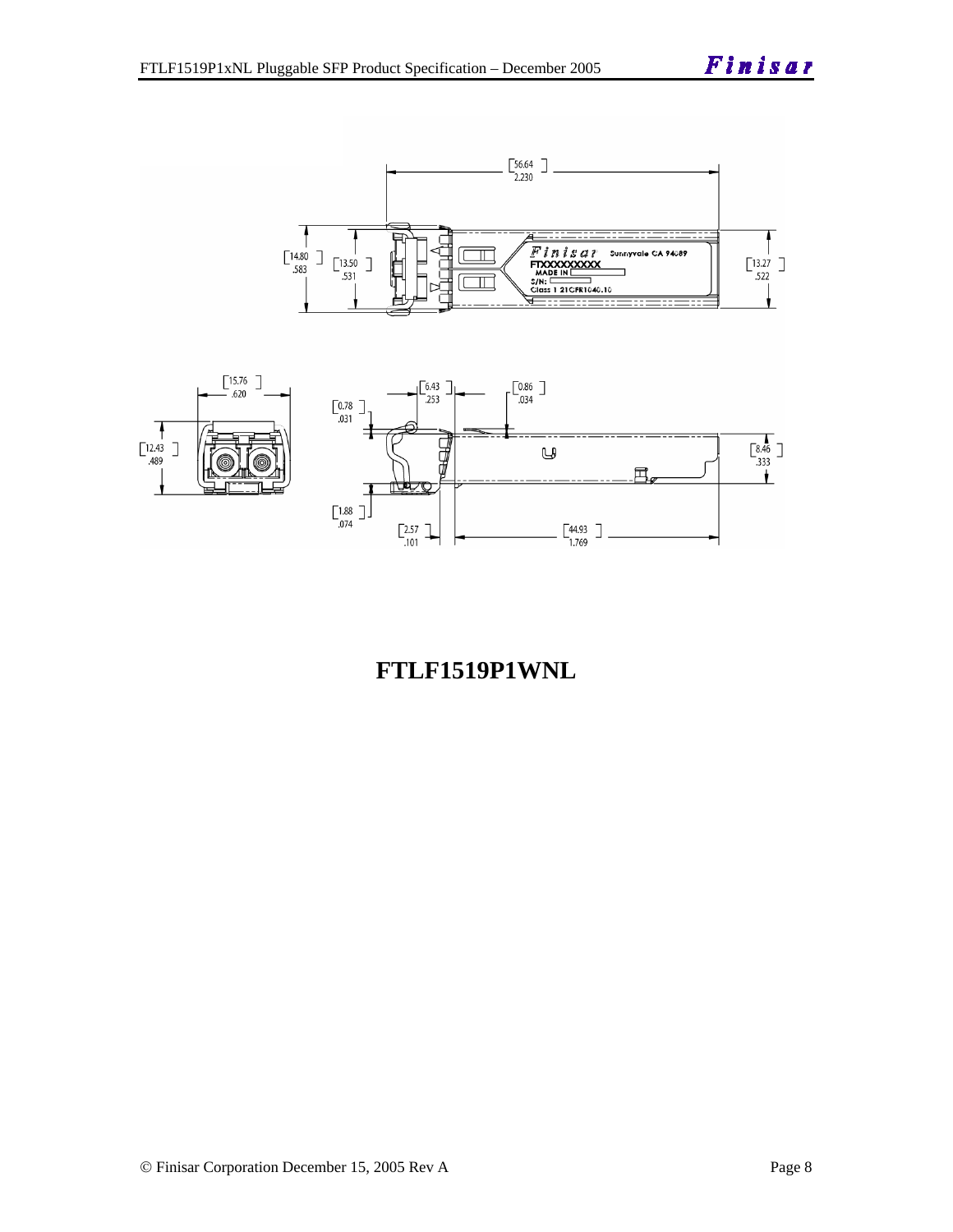**X. PCB Layout and Bezel Recommendations** 

# $\hat{\triangle}$ Through Holes are Unplated  $\sqrt{2}$ Rads and Vias are Chassis Ground, 11 Places  $\Delta$ atum and Basic Dimension Established by Customer

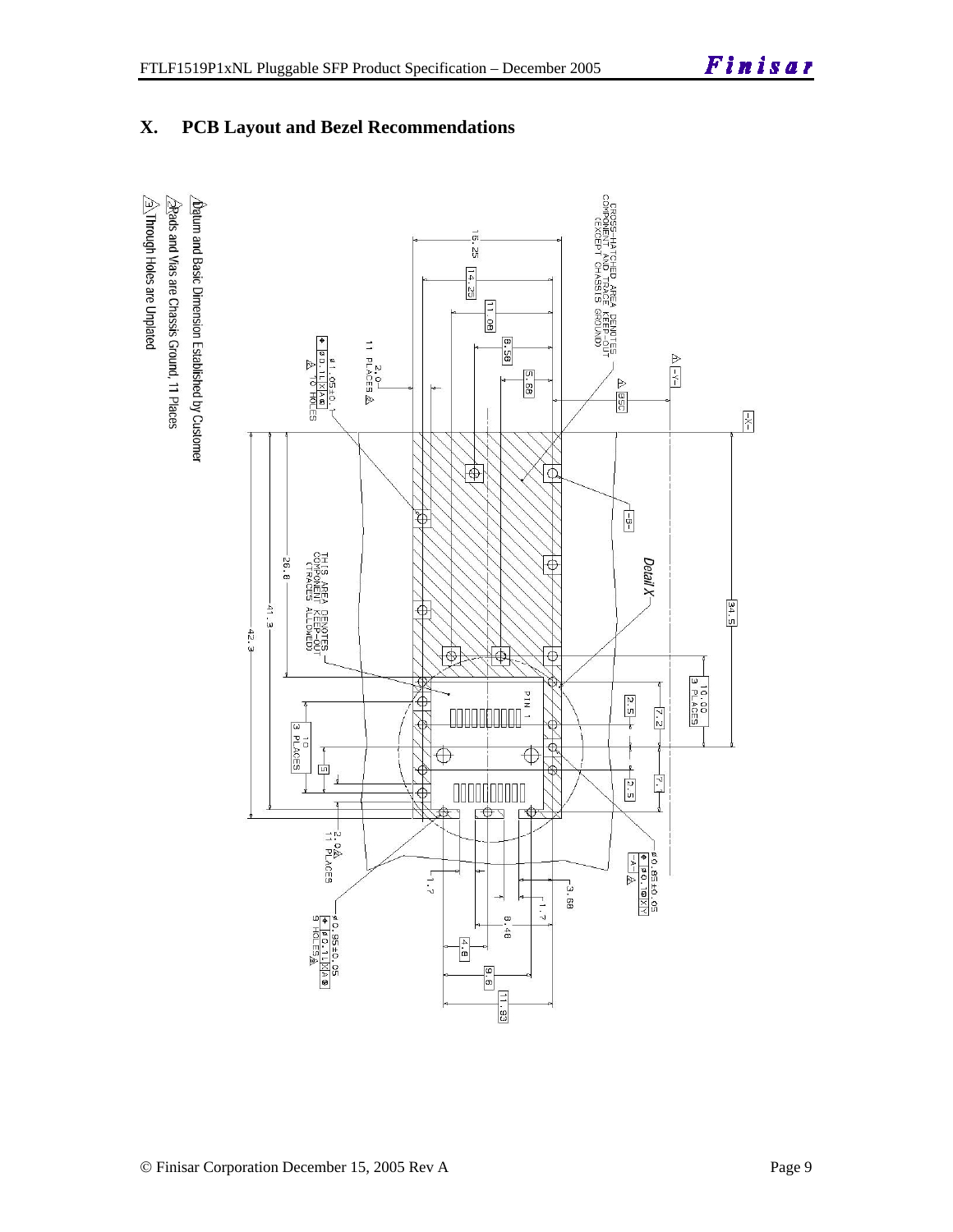



NOTES:

- $\triangle$  MINIMUM PITCH ILLUSTRATED, ENGLISH DIMENSIONS ARE FOR REFERENCE ONLY
- 2. NOT RECOMMENDED FOR PCI EXPANSION<br>CARD APPLICATIONS